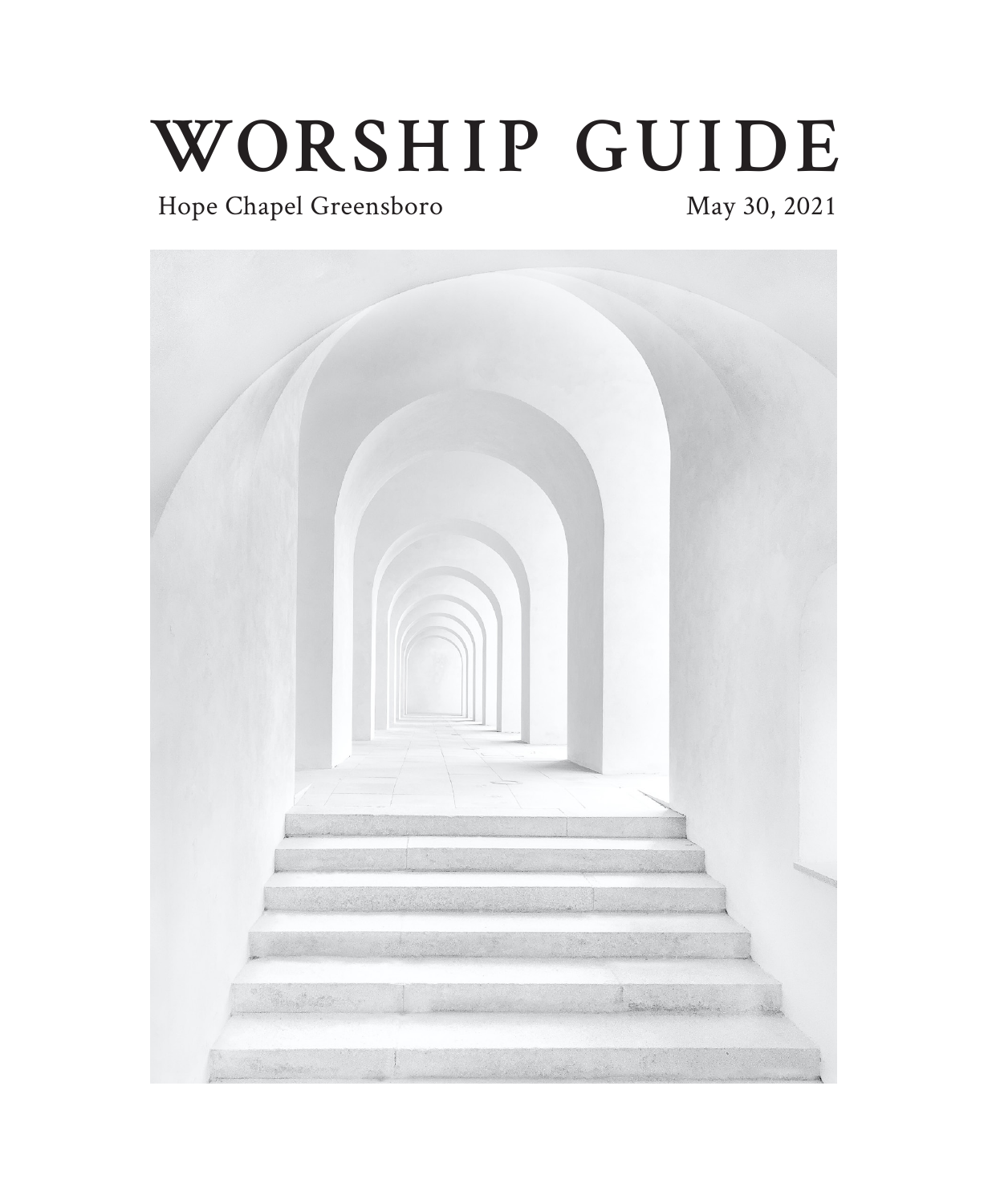## **PREPARATION**

*O God,*

*by your power may we, with all the saints, comprehend the breadth and length and height and depth of the love of Christ that surpasses knowledge, so that we may be filled with your fullness. Amen.*

*—based on Ephesians 3:18-19*

# **GATHERING SONG**

*We sing as a way of engaging our voices, imaginations, words, and desires in the worship of God. We sing together, to God and to each other, because of our calling to be a people joined together in Christ.*

#### **Our Great God**

Eternal God, unchanging, mysterious, and unknown, Your boundless love, unfailing in grace and mercy shown. Bright seraphim in endless flight around Your glorious throne; They raise their voices day and night in praise to You alone.

Lord, we are weak and frail, helpless in the storm. Surround us with Your angels, hold us in Your arms. Our cold and ruthless enemy, His pleasure is our harm. Rise up, O Lord, and he will flee before our sovereign God.

*Halleluiah! Glory be to our great God! Halleluiah! Glory be to our great God!*

Let every creature in the sea and every flying bird, Let every mountain, every field, and valley of the earth Let all the moons and all the stars in all the universe Sing praises to the living God, Who rules them by His Word.

*Halleluiah! Glory be to our great God! Halleluiah! Glory be to our great God!*

*Fernando Ortega and Mac Powell (2002)*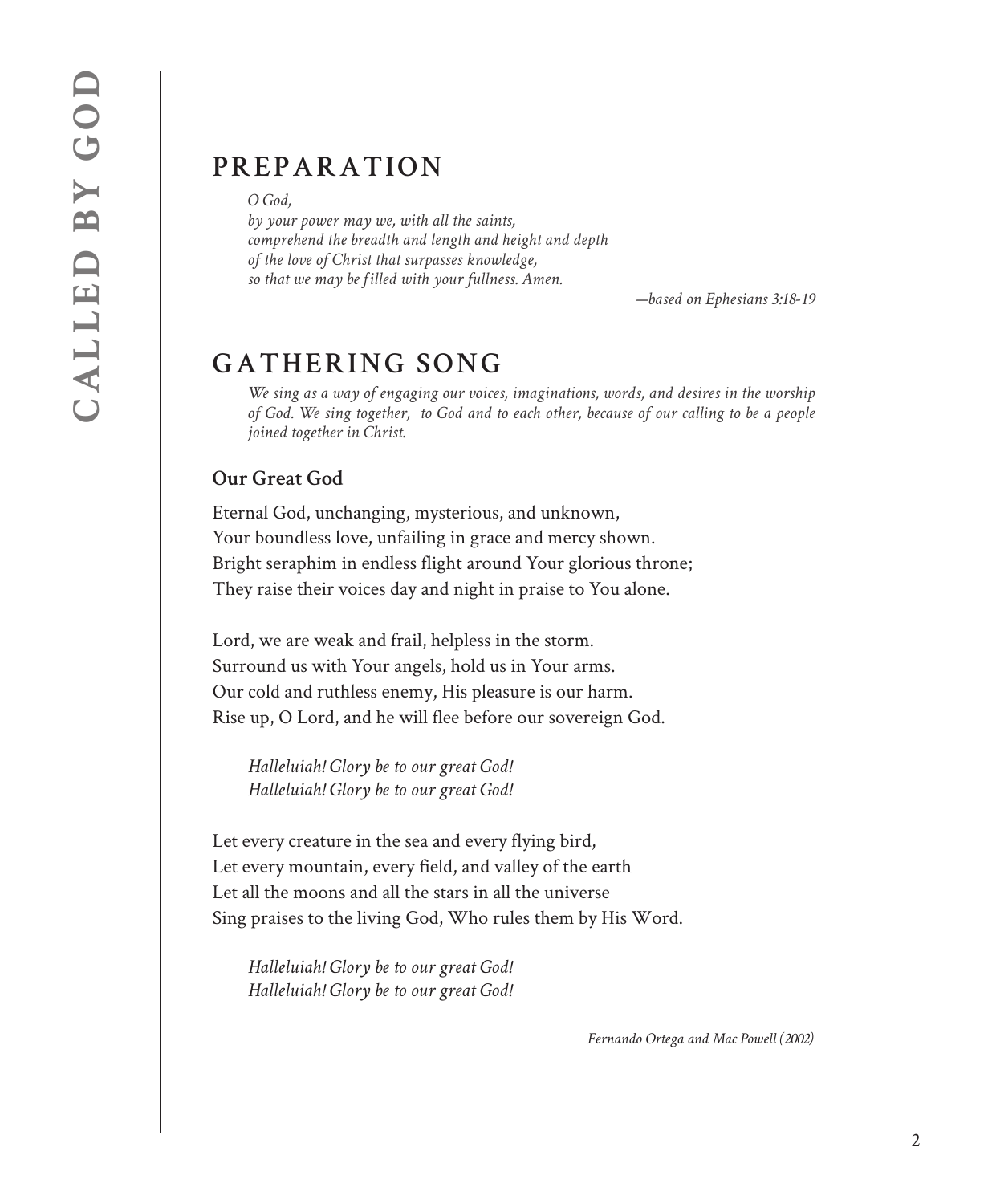# **WELCOME**

# **CALL TO WORSHIP**

*An Invitation. The Call to Worship is sometimes called the Invitation to Worship. As we shuffle through the doors on Sunday morning, we come to a Gospel-feast, invited by Jesus Christ. But not only does He offer the invitation, He also pays the cost of admission through His life, death and resurrection. And so we are honored guests, welcomed in and responding to this incredible grace. Come, let us worship our Savior, Jesus Christ!* 

Leader: Great and marvelous are Your deeds,

Lord, God Almighty.

Just and true are Your ways, King of the ages.

Who will not fear You, O Lord,

and bring glory to Your name?

For You alone are holy.

**All: All nations will come and worship before You, for Your righteous acts have been revealed.**

Revelation 15:3-4

#### **O For a Thousand Tongues**

O for a thousand tongues to sing, my great Redeemer's praise, The glories of my God and King, the triumphs of his grace!

My gracious Master and my God, assist me to proclaim, To spread through all the earth abroad the honors of thy name.

*Oh that I had a thousand tongues to sing Your praise, My grateful heart would tell the stories of Your grace, So with my life and every breath, I will worship You.*

He breaks the power of canceled sin, he sets the prisoner free; His blood can make the foulest clean; his blood availed for me.

Hear him, ye deaf; his praise, ye dumb, your loosened tongues employ; Ye blind, behold your savior come, and leap, ye lame, for joy.

Jesus! the name that charms our fears, that bids our sorrows cease; 'Tis music in the sinner's ears, 'tis life, and health, and peace.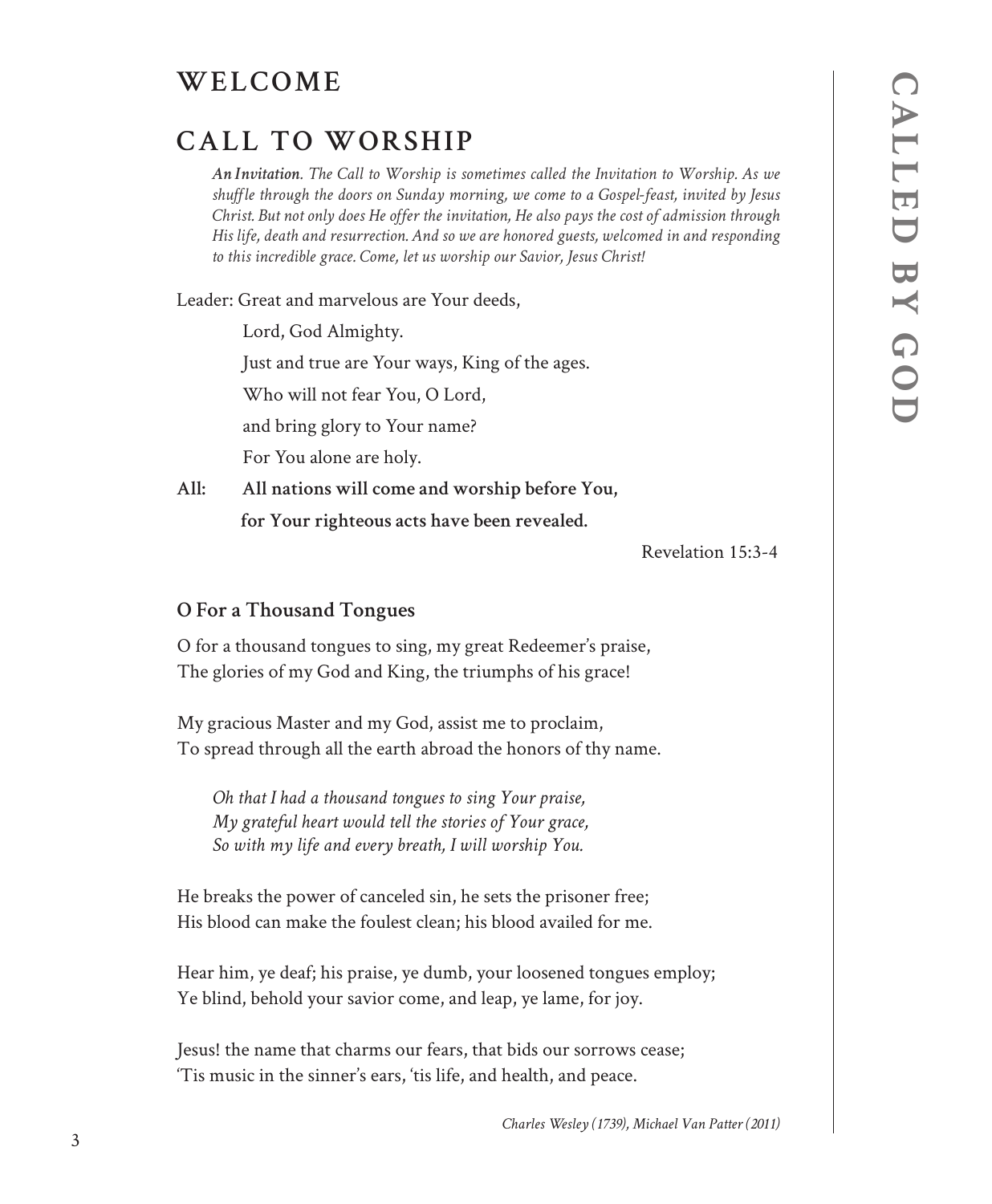# **CONFESSION OF SIN**

*Why do we confess sin? Worship both draws us to God and reveals where we are distant from him. Throughout Scripture, when people see or experience God they are faced with the reality of their own brokenness and shame. Likewise, we confess our sin, as a community and individually.* 

Father in heaven,

all too often we trust in our own power

and do not depend upon yours.

We do not think you are wise enough,

good enough, or strong enough to act,

so we depend upon many other things:

 Our strength, our wisdom, our charm, our resilience, our goodness.

Because we do not trust in you, we are filled with anxiety, pride or even a quiet desperation. Our hands cannot hold us up.

We come to you now, abandoning our self-trust.

Because of what Christ has done,

we ask you to receive us, embrace us and hold us.

We pray this in Christ's name.

*\*\* time for silent confession \*\**

### **WORDS OF FORGIVENESS**

*Why is it called "Words of Forgiveness?" There's a reason we don't call this element "The Forgiveness of Sins." As Protestants, we truly believe that there is only one mediator between God and humankind—Jesus Christ (1 Tim 2:5). Therefore, no pastor or priest can offer God's pardon...this is the work of Christ alone, given freely by and directly from Him! Therefore, we are assured that as we confess our sins and put our faith in Jesus Christ, He indeed does pardon us. Our pastors and leaders in worship merely offer this good news as it is proclaimed in Scripture (see 1 John 1:9).*

Now in Christ Jesus you who once were far off have been brought near by the blood of Christ. For he himself is our peace, who has made us both one and has broken down in his flesh the dividing wall of hostility.

Ephesians 2:13-14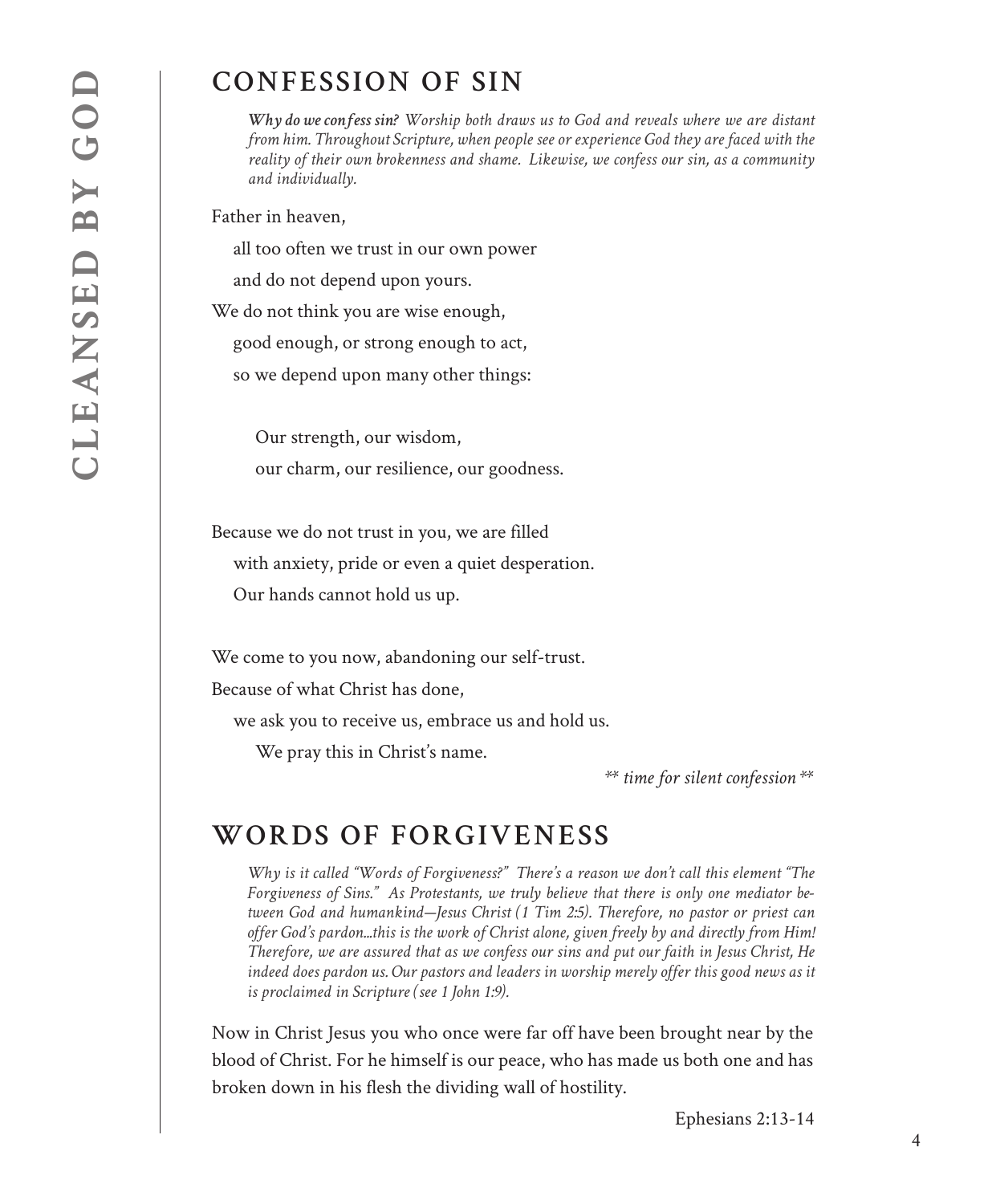# **PASSING OF THE PEACE**

*The "passing of the peace": As recipients of God's grace, we gladly receive peace from Him. In response to His grace, we also extend that grace to one another with a handshake or a hug. Traditionally, Christians have greeted one another during this time in the service with the phrase, "May the peace of Christ be with you" and receive back the greeting "And also with you."*

## **GIVING OF TITHES & OFFERING**

*What's the offering all about? The offering is a way for Christians to support the mission and ministry of the church. Christians offer a sacrificial portion of their resources–time, talents, possessions–as an act of faith and gratitude in response to God's grace. While many at Hope Chapel make their regular contributions through online giving and automated bill pay, offerings are a part of our worship service as an op- portunity for the regular, proportionate and generous giving of the resources God has given us.*

*If you are a guest, please feel no obligation to give. Giving is for the members and regular attenders who desire to give to God and His church so that we can be a blessing to Him and our community in even greater ways.* 

*Ways to give: You may drop a check or cash in the offering plate, give online at hopechapelgreensboro. org/give, or give through Venmo to @HopeChapel (note: contributions made through Venmo are not receipted for tax purposes).*

# **SONGS OF PRAISE & THANKSGIVING**

#### **God Delights In You**

Calling every daughter, calling every son, All who've been adopted through a sacrifice of love; There's no need for you to fear, your debts have all been cleared.

Calling all the downcast who feel like they're alone, Anyone who's longing for a family of their own, God's prepared a place for you, He's calling you to…

*Come and sing, come and dance! The Father's singing over you. Come rejoice and be glad, For God delights in you, in you.*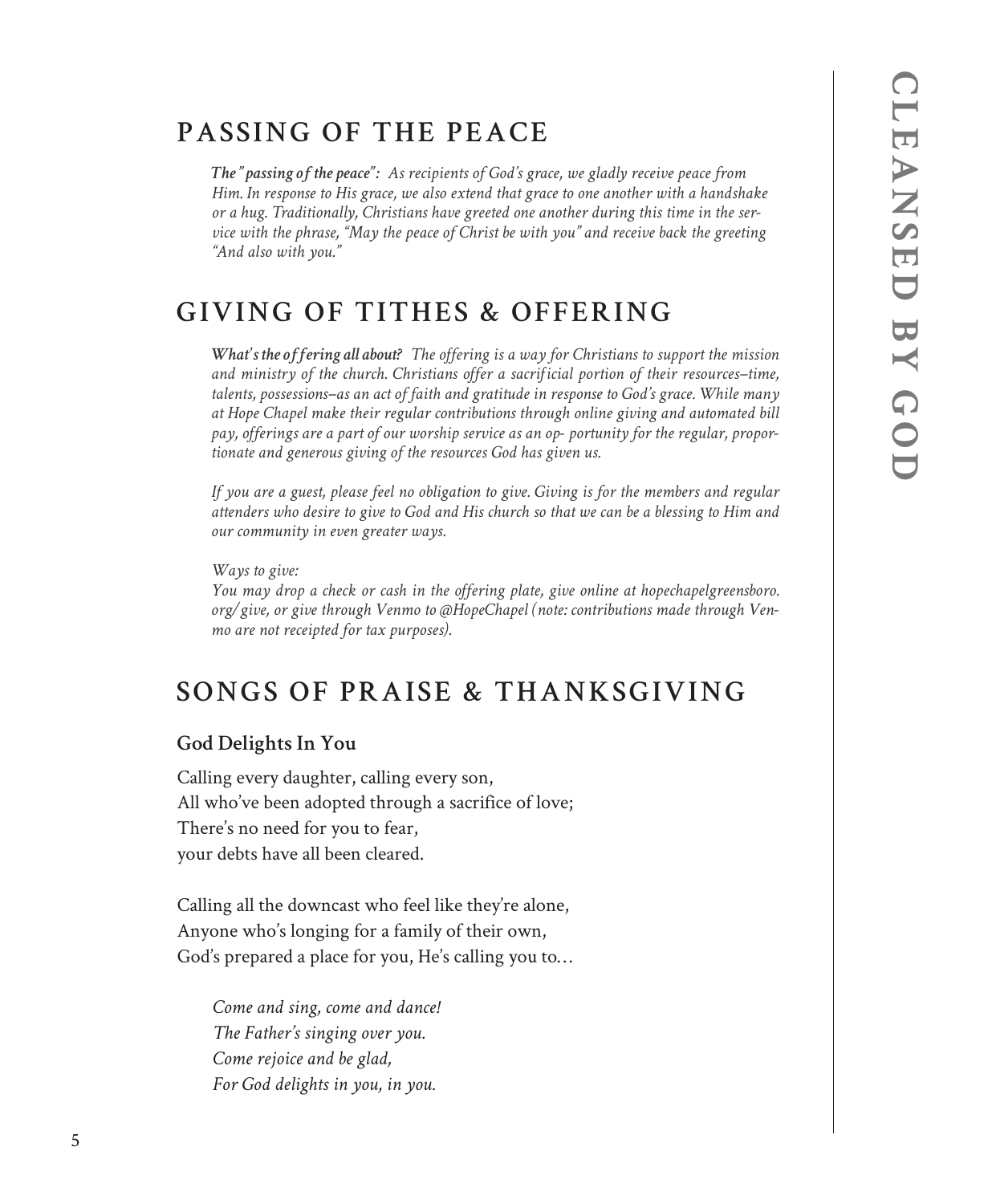Calling all who've wandered, gone off on their own, Anyone who wonders if they're welcome back at home. The God of grace makes all things new, He's calling you to…

You chose us to be objects of Your love In spite of all we have done. You gave Your beloved Son to die for us To make us daughters and sons.

*George Romanacce, Eric Grover (2009)*

#### **Anchor of Hope**

Marvelous, wonderful, infinite God, Author of all that is good. Faithful provider and giver of life, Source of all power and love.

> *Great is the Lord and most worthy of praise! Refuge of strength to the end. Righteous redeemer and mighty to save, He's the Anchor of Hope for the souls of men.*

Gracious, compassionate, merciful God, Radiant, holy delight. Beautiful Father, victorious Son, Source of unchangeable light.

You are light in the dark, You are healing for the broken heart. You are hope, you are Lord, You are life, you are love that endures.

Powerful, constant, unwavering God, Shepherd who comes for the lost. Rock of salvation, remarkable love, Savior who died on the Cross.

*Brown Bannister, Ellie Holcomb (2011)*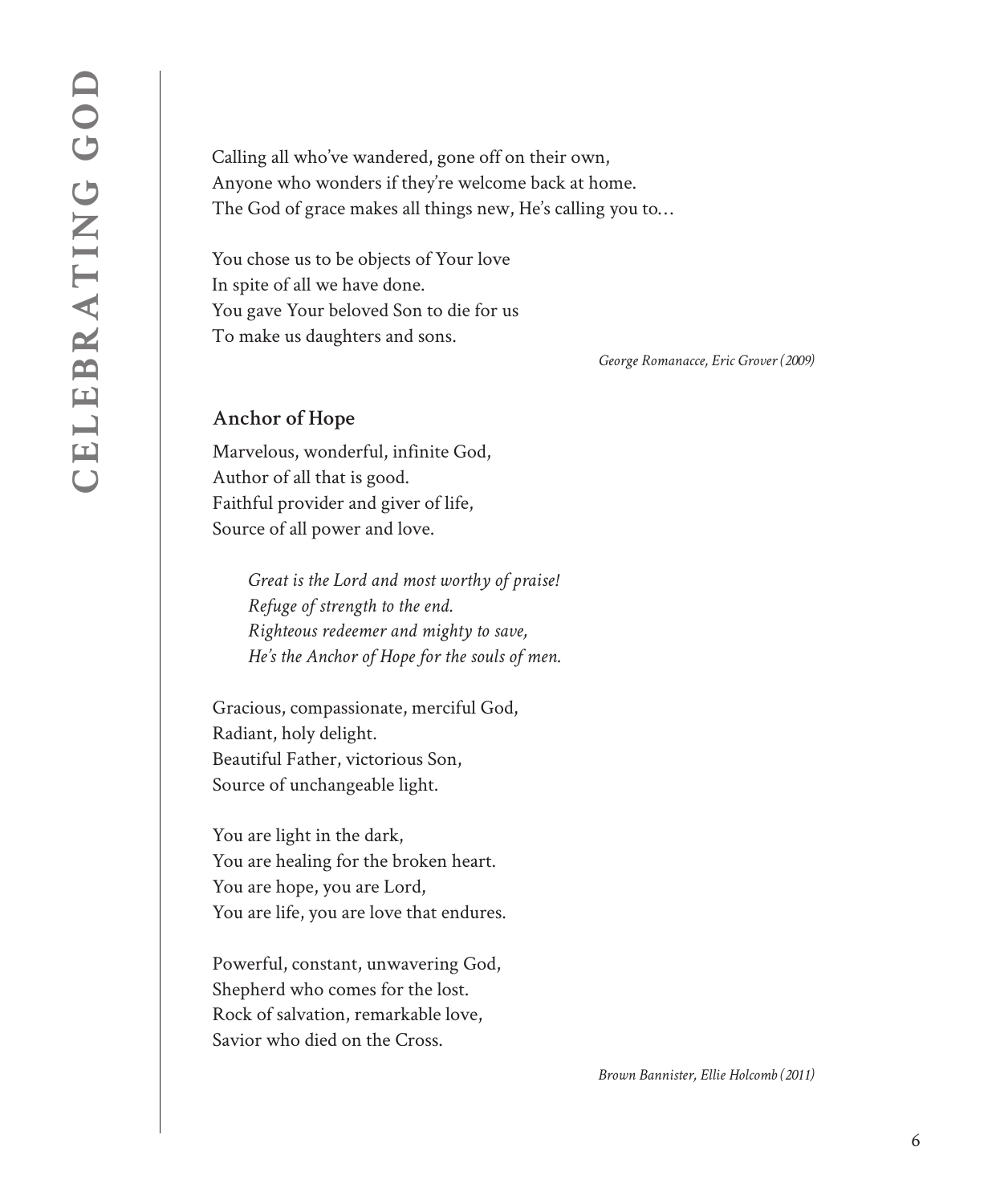# **PRAYER OF RENEWAL**

*Church, City, World. Corporate prayer is an essential part of the worship and work of God's people. We pray for specific needs– naming and sometimes lamenting the brokenness in the world– mindful to ask a powerful and merciful help for the Church, the city, the world, and for one another.*

*The leader will end each section of the prayer by saying "Lord, in Your mercy..." and the congregation responds with "...Hear our prayer".*

## **SCRIPTURE READING**

*What do we do during the Scripture Reading? Because the Word of God is one of the chief means through which God has chosen to speak to us, it is a principle and direct way we "hear from God" in worship. The public reading of Scripture, then, is a sacred act that deserves our full attention and focus. Especially in our age, we must discipline ourselves to listen to readings for longer periods of time, for God's Word is food for our soul.*

#### **HEBREWS 9:11-28**

 $11$  But when Christ appeared as a high priest of the good things that have come, then through the greater and more perfect tent (not made with hands, that is, not of this creation) 12 he entered once for all into the holy places, not by means of the blood of goats and calves but by means of his own blood, thus securing an eternal redemption.  $^{13}$  For if the blood of goats and bulls, and the sprinkling of defiled persons with the ashes of a heifer, sanctify for the purification of the flesh, 14 how much more will the blood of Christ, who through the eternal Spirit offered himself without blemish to God, purify our conscience from dead works to serve the living God.

<sup>15</sup> Therefore he is the mediator of a new covenant, so that those who are called may receive the promised eternal inheritance, since a death has occurred that redeems them from the transgressions committed under the first covenant. 16 For where a will is involved, the death of the one who made it must be established. 17 For a will takes effect only at death, since it is not in force as long as the one who made it is alive. <sup>18</sup> Therefore not even the first covenant was inaugurated without blood.<sup>19</sup> For when every commandment of the law had been declared by Moses to all the people, he took the blood of calves and goats, with water and scarlet wool and hyssop, and sprinkled both the book itself and all the people,  $20$  saying, "This is the blood of the covenant that God commanded for you." 21 And in the same way he sprinkled with the blood both the tent and all the vessels used in worship.  $^{22}$  Indeed, under the law almost everything is purified with blood, and without the shedding of blood there is no forgiveness of sins.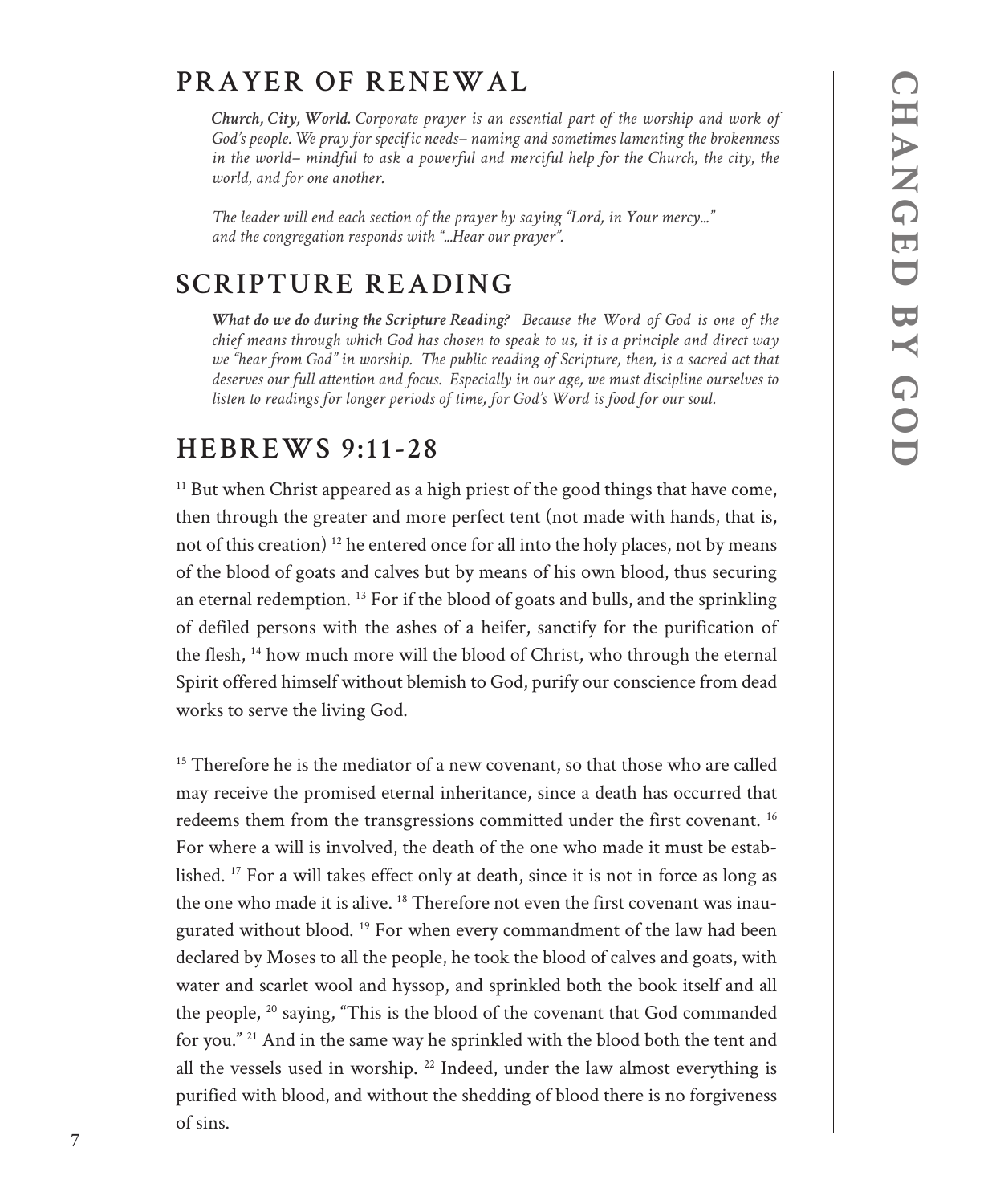$23$  Thus it was necessary for the copies of the heavenly things to be purified with these rites, but the heavenly things themselves with better sacrifices than these. 24 For Christ has entered, not into holy places made with hands, which are copies of the true things, but into heaven itself, now to appear in the presence of God on our behalf.<sup>25</sup> Nor was it to offer himself repeatedly, as the high priest enters the holy places every year with blood not his own, <sup>26</sup> for then he would have had to suffer repeatedly since the foundation of the world. But as it is, he has appeared once for all at the end of the ages to put away sin by the sacrifice of himself.<sup>27</sup> And just as it is appointed for man to die once, and after that comes judgment, 28 so Christ, having been offered once to bear the sins of many, will appear a second time, not to deal with sin but to save those who are eagerly waiting for him.

#### **SERMON**

*Daniel Northrup is Hope Chapel's associate pastor for youth, outreach, and assimilation.* 

*This sermon is part of a series in the book of Hebrews , focusing on the supremecy (or authority and power) of Jesus. For past sermons, please visit our website.*

#### "**THE NEW COVENANT**"

#### **Only Your Blood**

I am ashamed conceived in sin I've always been. Born in a World Where Adam's fall corrupts us Rooted is the seed of death in life's first breath The law demands a perfect heart but I'm defiled in every part For only your blood is enough to cover my sin For only your blood is enough to cover me.

All this guilt disturbs my peace I find no release. Who will save me from my crime I'm helpless Behold I fall before your face in need of grace So speak to me in a gentle voice for in your mercies I rejoice For only your blood is enough to cover my sin For only your blood is enough to cover me.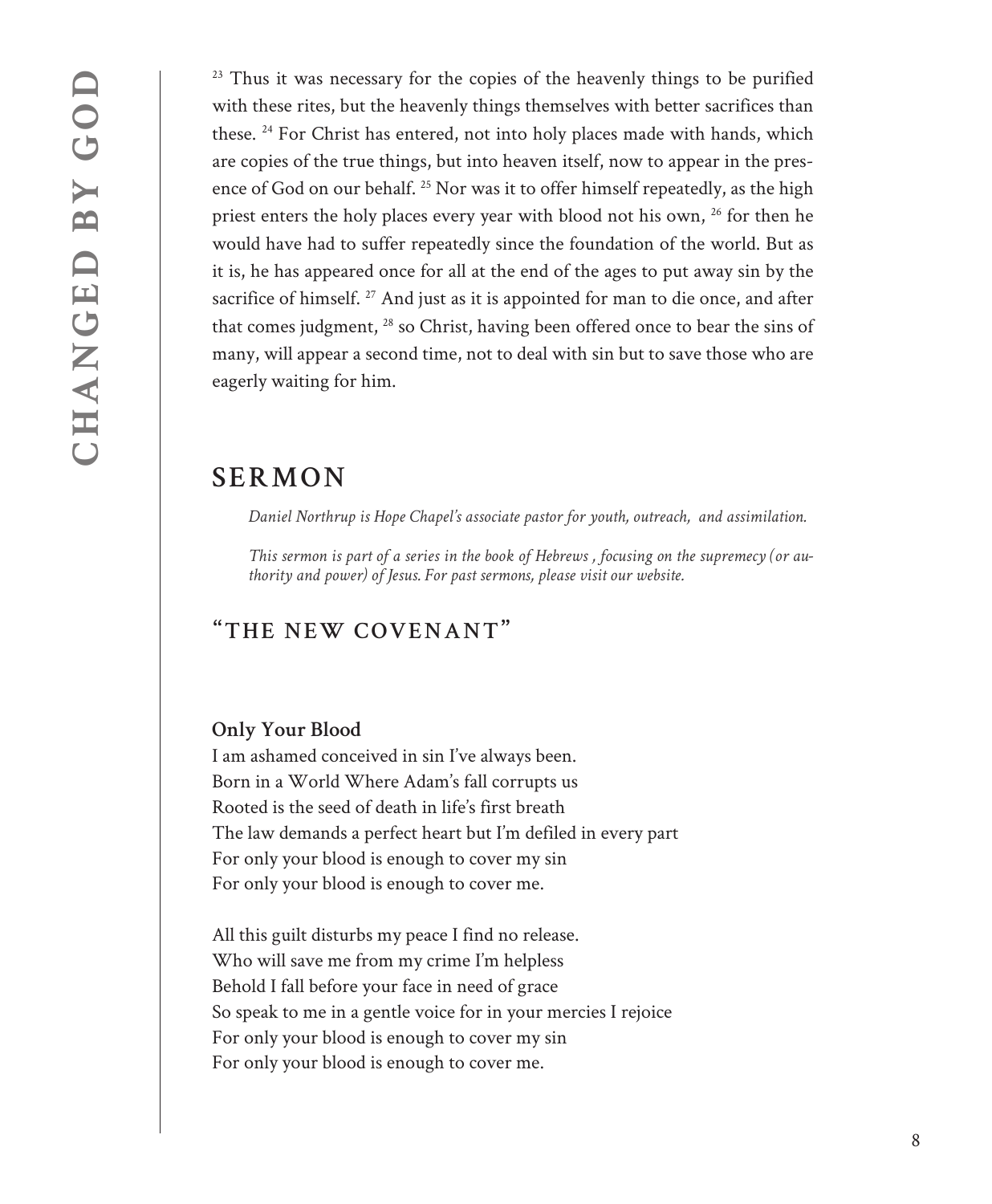Lord create my heart anew (Father come and make us wise) Only you are pure and true (Lead us away from our demise) Lord you are the remedy (For only your blood can set us free) For only your blood can set us free For only your blood can set us free

No bleeding bird, no bleeding beast, no hyssop branch no priest, No running brook no flood no sea can wash away this stain from me.

*Isaac Watts (circa 1700), Neil Robins (2008)*

#### **COMMUNION**

*What Is Communion? What we do during communion isn't merely a symbolic act or a remembrance—it's more than that. 1 Corinthians 10:16-17 teaches us that we are actually communing with Christ Himself as we partake of the elements. We mysteriously "participate in the body and blood" of Jesus. As we take communion, let us remember that Christ is spiritually present in a special way for us in this sacrament. Let's enjoy the feast!*

*If you are not a follower of Jesus or are not prepared to share in the meal, please feel free to not participate and instead spend this time in prayer ("Prayers for Reflection" are included in this worship guide). We hope this time is helpful to you as you consider your relationship with Jesus Christ and with his people, the church.*

*PLEASE NOTE: All bread is gluten-free.*

Minister: The Lord be with you. **All: And also with you.** Minister: Lift up your hearts! **All: We lift them up to the Lord!**

Minister: Let us give thanks to the Lord our God.

**All: It is right to give him thanks and praise, joining our voices with your people on earth and all the company of heaven,** 

 **who forever sing to the glory of your Name.**

Minister: Together we proclaim the mystery of the faith:

**All: Dying, you destroyed our death;** 

 **rising, you restored our life. Lord Jesus, come in glory.**

Minister: Christ, our Passover, is sacrificed for us.

**All: Therefore, let us keep the feast.**

*\*\* institution of the elements \*\**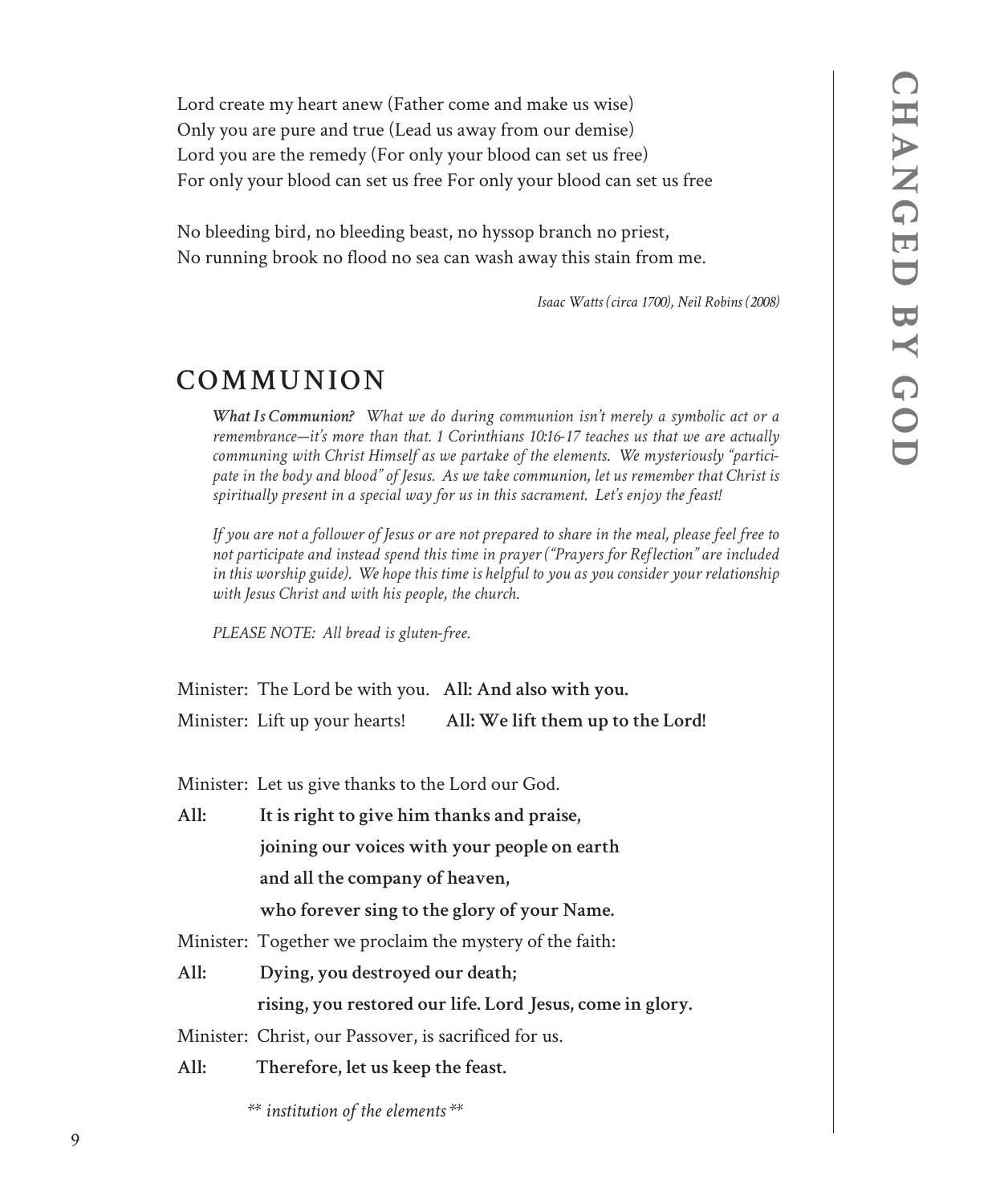Minister: These are the gifts of God for the people of God. **All: Thanks be to God!**

Minister: Merciful God, pour out your Holy Spirit on these gifts of bread and wine, that in eating and drinking we may be made one with Christ and one another.

**All: Amen.**

Minister: Through Christ, with Christ, in Christ, now and forever. As our Savior taught us, so we pray,

**All: Our Father in heaven, hallowed be your name. Your kingdom come, your will be done, on earth as it is in heaven. Give us today our daily bread. Forgive us our sins as we forgive those who sin against us. Lead us not into temptation but deliver us from evil. For yours is the kingdom, the power, and the glory, forever and ever. Amen.**

## **SENDING SONG**

#### **Seeds of the Kingdom**

Jesus scatters the seeds of His Kingdom; Far and wide, He announces new birth: "I, the Lord of Creation, am making new every inch of the groaning earth!"

Like the smallest of seeds in the winter is the Kingdom of God as its sown; But the powers of hell shall against it fail when the Kingdom of God is grown.

> *Though we wait for the Lord of the harvest, and we long for our King to appear, Even now in our hearts, by the Spirit's pow'r, the Kingdom of God is near!*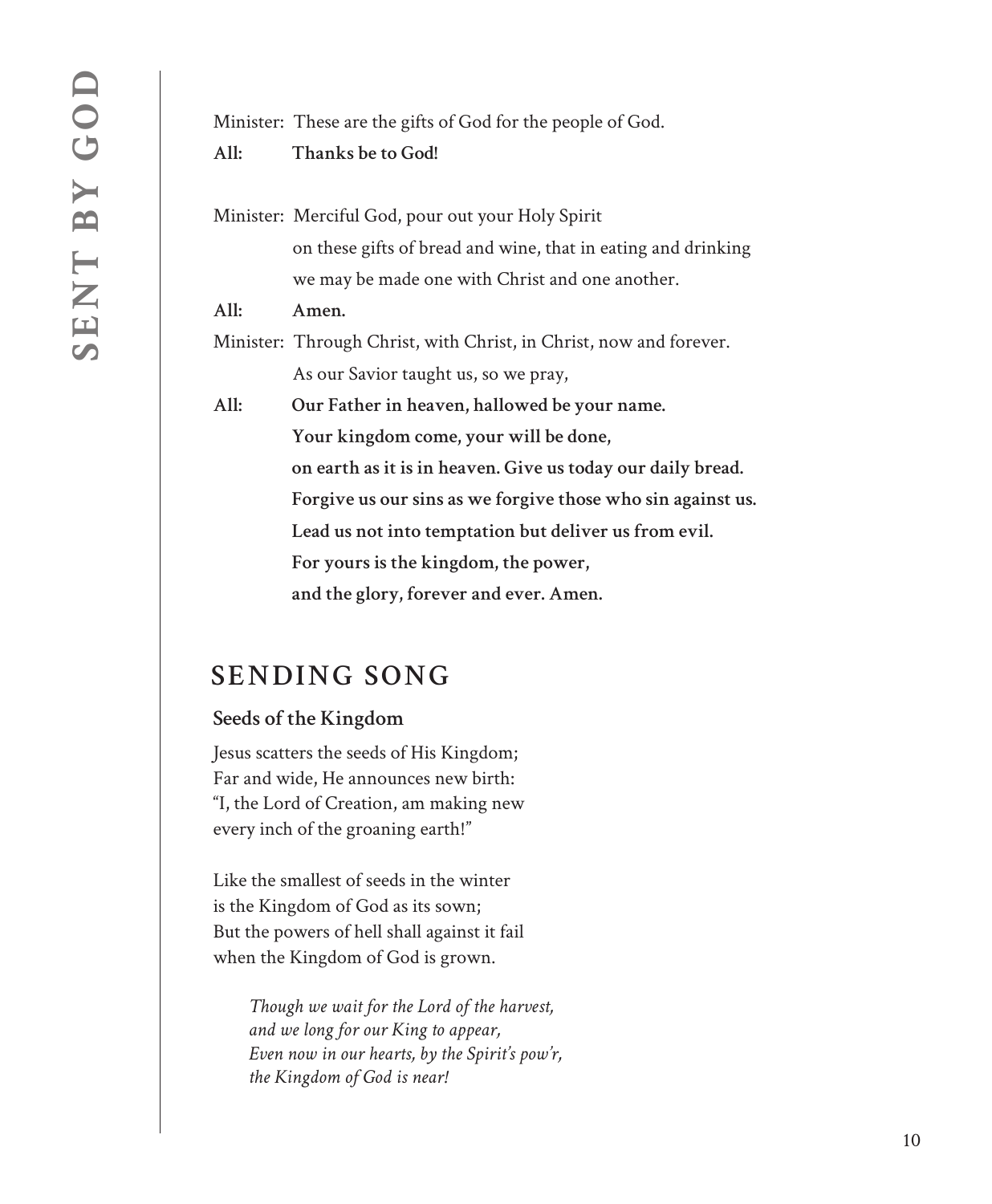He has planted the seeds of His Kingdom in the hearts of the poor and the weak. He declares to the captives, "I bring good news: You shall be mighty oaks of strength!"

Through the city of God flows a river: from the throne of the Lamb waters pour. And behold, on the banks grows the Tree of Life, Where the nations are healed and restored!

*Wendell Kimbrough (2017)*

# **COMMUNITY LIFE**

## **BLESSING & SENDING**

*What is the benediction? Benediction is a word with Latin origin (bene = "well," and dicere = "to speak"); a benediction is a word which "speaks wellness/goodness" to us, therefore properly understood as a blessing. The benediction in worship has ancient roots, going back to the worship of God's people in the Temple. When we utilize the benediction in our worship, we connect ourselves with an ancient practice of God's people and join with them together in worship of our one great God.*

Minister: May the God of hope fill you with all joy and peace in believing,

so that by the power of the Holy Spirit you may abound in hope.

**All: Amen.**

Minister: Go in peace to love and serve the Lord.

**All: Thanks be to God.**

Romans 15:13

## **FINANCIAL UPDATE**

| Given Last Week:    | \$15,917   | Gifts can be placed in the offering |
|---------------------|------------|-------------------------------------|
| Required to Date    | \$223,356  | plate on Sundays or mailed to:      |
| $(Jan. 1 - May 23)$ |            | Hope Chapel                         |
| Given to Date       | \$211,275  | 908 N. Josephine Boyd St            |
| Over/[Under]        | [\$12,081] | Greensboro, NC 27408                |

Online giving is available on our website: www.hopechapelgreensboro.org/give We also accept donations via Venmo: @HopeChapel.